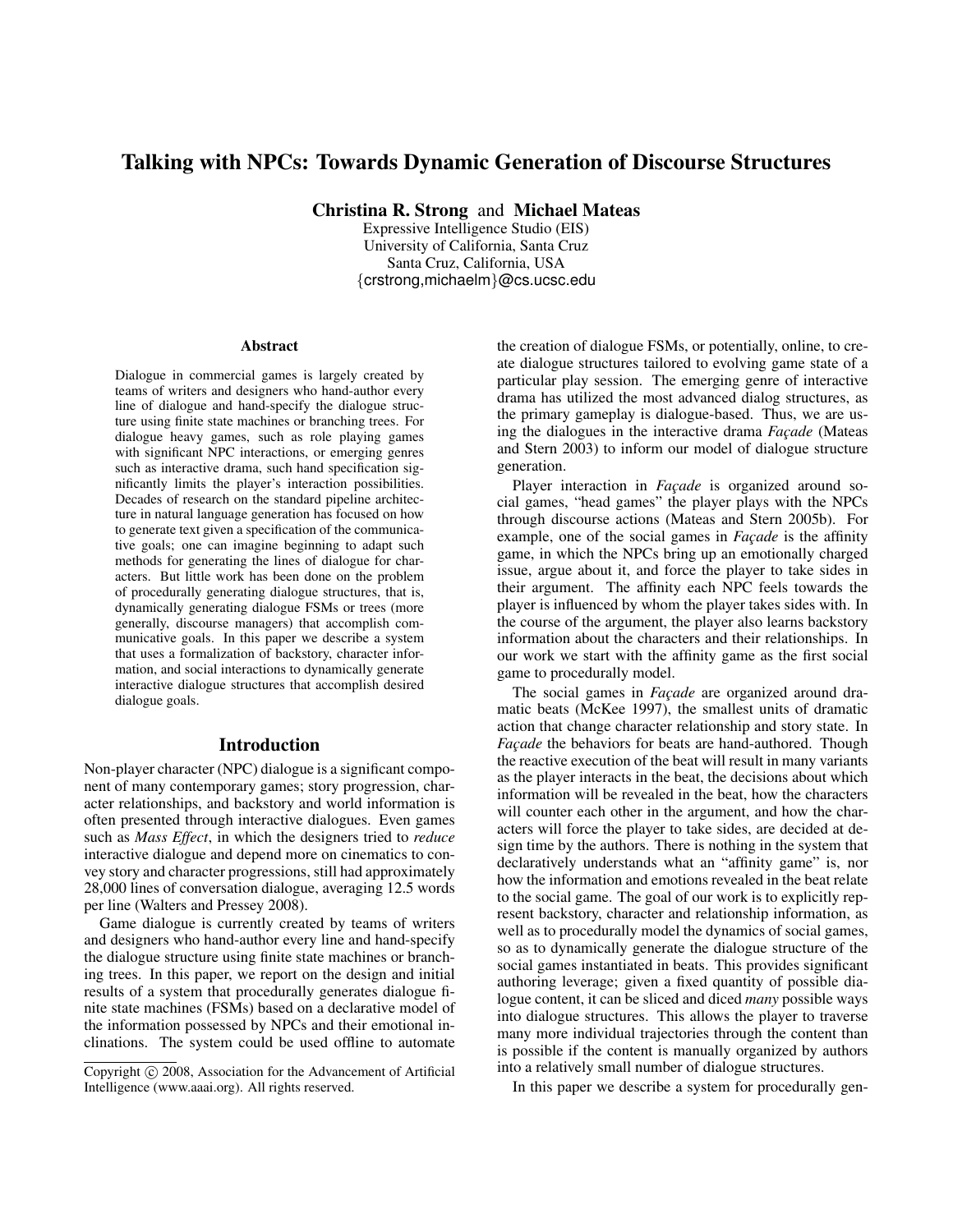

Figure 1: Model of a conversation

erating dialogue structures; that is, given the system's highlevel communicative goals for an NPC interaction (ie. which backstory information or topics should be revealed and how the social and emotional states of NPCs should change during the conversation), dynamically generating a dialogue FSM (more generally, a discourse manager) that accomplishes these goals. In this rest of this paper we describe related work, present our architecture, describe an example dialogue generated by our architecture, and discuss lessons learned and issues with this approach.

## Architecture

Figure 1 depicts the hierarchical structure of an affinity game. An affinity game consists of a character bringing up a controversial topic, several argumentative exchanges about this topic, the player being asked to take sides, and a final revelation as a function of whom the player took sides with. In the middle of the conversation, NPCs reveal information and progress the conflict, while taking turns between the characters involved in the argument. In the final revelation, an NPC reveals some portion of his or her beliefs about the underlying conversational theme. Note that the player might interact with the NPCs during the argument, and not just at the point where they take sides. Such interaction might change the focus of the argument, or mix in a peripheral topic. However, for the purposes of our initial system, we are focusing on the simplified case where the primary player interaction occurs after the progression of the conflict.

Since a conversation lends itself well to hierarchical decomposition, we chose a hierarchical task network (HTN) planner to create dialogue structures. HTN planning takes an initial world-state and creates a plan that accomplishes specified tasks. This is done by decomposing tasks into smaller tasks, until the subtasks can be accomplished by planning operators. Authors provide the initial world state, which in our case includes assertions about conversational topics and characters. The tasks are social game author goals, such as revealing information about a specific story theme. Given a task and operator description of a social game, many dialogue structures can be created by changing the assertions about topics and characters. We use the SHOP2 planner, (Karlsson 2001), a partial order HTN planner developed by the University of Maryland.

In addition to the natural fit between the hierarchical structure of social games and HTNs, we selected the HTN planning formalism because of its forward state progression. This allows us to easily implement functional effects, such as incrementing and decrementing tension, social relationship state, etc. We found such functional effects necessary for dialogue structure planning.

Next, we describe our domain model for representing conversational content for affinity games, our task network for modeling the logic of affinity games, and our approach for interpreting a linear HTN plan as a branching dialogue FSM.

### Domain Description

Conversational content is organized into themes, foci, past events, and information related to past events. Themes are underlying sources of conflict for which characters may have strong, opposing beliefs. A focus provides an entry point into a theme, a concrete object or issue which can segue into a theme, and provide a focus for a subsequent argument. Characters have emotions about the focus; a focus for which characters have conflicting emotions is a good candidate for an affinity game argument. Past events provide backstory that characters can use to support their positions. Associated with past events are specific pieces of information about the event, as well as emotions associated with the different pieces.

The setting for our prototype content pool is a playground, where two children, Meg and Chuck, are having an argument. There are two underlying story themes. The first theme is a personality conflict where Meg thinks Chuck is too relaxed and laidback while Chuck thinks Meg is too uptight and needs to enjoy life more. The second theme revolves around class, where Chuck thinks Meg's family is richer, while Meg thinks the two families are the same. These themes are introduced via one of two foci, either a new video game that is coming out or a violin that Meg is carrying with her. One focus is brought up by one of the characters in order to start a conversation. The conversation then progresses to arguing about the topic at hand, with Meg and Chuck supporting their respective positions using information from events that have happened in their mutual past. The argument grows until one of them forces the player to choose sides, resulting in a revelation from one of the characters about his/her belief about the current story theme.

Information in the content pool is encoded as logical predicates. For example, to describe a character's emotion associated with a thematic focus, we use an *emotion* predicate that takes a character, the name of a focus, and an emotion (some example emotions are excited, happy, frustrated, and annoyed) as arguments. So, to represent that Chuck is excited about a new videogame, which is one focus of conversation, we write: (emotion Chuck new-video-game excited).

Information about story themes, beliefs, people, and past events are similarly encoded, forming a network of connections within the content pool. Everything relates back to a story theme, since these are what drive the conversation. Figure 2 shows the representations of the beliefs, past events, and foci related to the personality conflict theme. The information associated with past events can be brought up by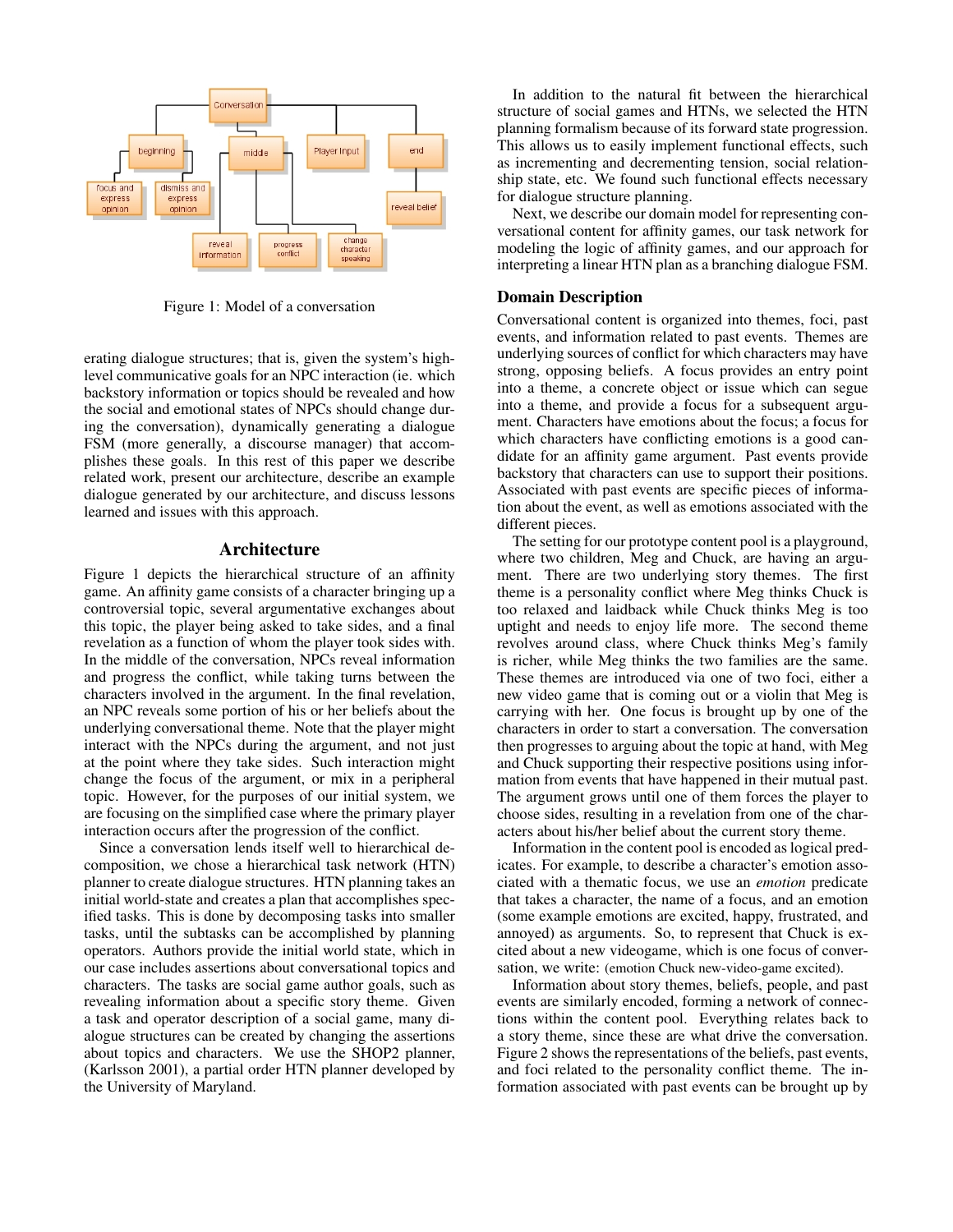(person Meg) (person Chuck) (focus new-video-game)

```
(story-theme playfulness-personality-conflict)
(belief Meg live-by-the-book)
 (related-belief
  playfulness-personality-conflict Meg live-by-the-book)
(belief Chuck have-fun-in-life)
 (related-belief
  playfulness-personality-conflict Chuck have-fun-in-life)
;; Chuck's point of view
 (pastevent allowanceChuck)
 (primary-person allowanceChuck Chuck)
;; Meg was directly involved
 (others-involved allowanceChuck Meg)
;; directly related to the Meg allowance past event
 (related-pastevent allowanceChuck allowanceMeg)
;; pieces of information about the event
 (information allowanceChuck borrowed-from-Meg)
;; both grateful and embarassed he had to borrow
    (emotion Chuck borrowed-from-Meg embarrassed)
    (emotion Chuck borrowed-from-Meg gratitude)
(information allowanceChuck had-spent-his-on-video-games)
;; is content with spending his money on what he wanted
  (emotion Chuck had-spent-his-on-video-games satisfaction)
```
#### Figure 2: Personality Conflict Predicates

characters in the course of the arguments. This structure allows the planner to reason over important information in the story, relating everything to the current story theme.

Note that in the domain description we use long symbols such as *had-spent-his-on-videogames*. The reader may wonder how non-composition symbols such as these acquire meaning for the dialogue planner. In making decisions about content to include in an affinity game, our current affinity game logic focuses on the relationships between and emotions associated with themes, foci, past events and information. At the planning level, the only thing the planner needs to know about the information symbols is that, when looking at two different assertions, the information symbols are the same or different. The information symbols essentially come along for the ride as the planner lays out the argument. Of course, when the conversation is actually presented to the player, some part of the system must know what these symbols mean in order to generate text. But even in the case where long symbol names are mapped by human authors into hand-written conversational lines, dynamic dialogue structure generation still provides significant authorial leverage by automatically figuring out how to combine a fixed pool of lines into many different dialogue FSMs.

#### Methods and Operators

In SHOP2, tasks are the fundamental building blocks of the planner. Tasks are either primitive or compound; a primitive task can be executed directly, whereas compound tasks have to be broken into smaller compound tasks or primitive tasks to be executed. Methods describe rules on how to decompose compound tasks, while operators accomplish primitive tasks. Going back to Figure 1, the higher levels of the tree

are methods and the leaves are operators. Operators are the only thing that can change the state of the world, by adding and/or deleting the predicates described in the previous section. Each method and operator takes a number of variables and checks the current bindings of them as well as the current state against a list of logical expressions called preconditions. These preconditions are what enable the planner to make intelligent choices about what to put into the plan.

;; start the conversation by having one person bring up a ;; focus and an emotion about it, and having the other ;; person express their own opinion (:method (begin-conversation ?focus ?person1 ?person2 ?x) ;; preconditions ( and (person ?person1)(person ?person2) (intensity ?x) (focus ?focus) (not (emotion-expressed ?person1)) (not (emotion-expressed ?person2))) ;; decomposition ((bring-up-and-express ?person1 ?focus) (dismiss-and-express ?focus ?person2 ?person1))) ;; ?person1 questions what ?person2 says (:method (counter ?person1 ?person2) (and (intensity ?x) (current-theme ?theme) (current-focus ?focus) (emotion-expressed ?person2) (or (emotion ?person2 ?focus ?emotion) (emotion ?person2 ?information ?emotion)) (related-focus ?theme ?focus) (related-emotion ?person2 ?theme ?emotion) (pastevent ?pastevent) (will-bring-up ?pastevent ?person1) (information ?pastevent ?information) (related-pastevent ?theme ?pastevent)) ( (!question ?person1 ?person2 ?emotion) (past-information ?person1 ?pastevent) (!!increment-intensity ?x)) (and (intensity ?x) (current-theme ?theme) (current-focus ?focus) (emotion-expressed ?person2) (emotion ?person2 ?focus ?emotion) (related-focus ?theme ?focus) (related-emotion ?person2 ?theme ?emotion)) ( (!question ?person1 ?person2 ?emotion) (!!increment-intensity ?x)))

Figure 3: SHOP2 methods for beginning a conversation and countering a statement

Consider Figure 3, which shows two methods used in creating a beat. The first method, *begin-conversation*, takes several parameters and uses the preconditions to make sure the parameters are typed correctly. These are the preconditions such as (person ?person1)(person ?person2) (intensity ?x) (focus ?focus). The rest of the preconditions check to make sure that it is, indeed, the beginning of the conversation. The predicate (emotion-expressed ?person) is added to the world state in the operator !express-emotion, so if at least one of the people in the conversation has already expressed an opinion about something, then it's not the beginning of the conversation anymore, and this is not the right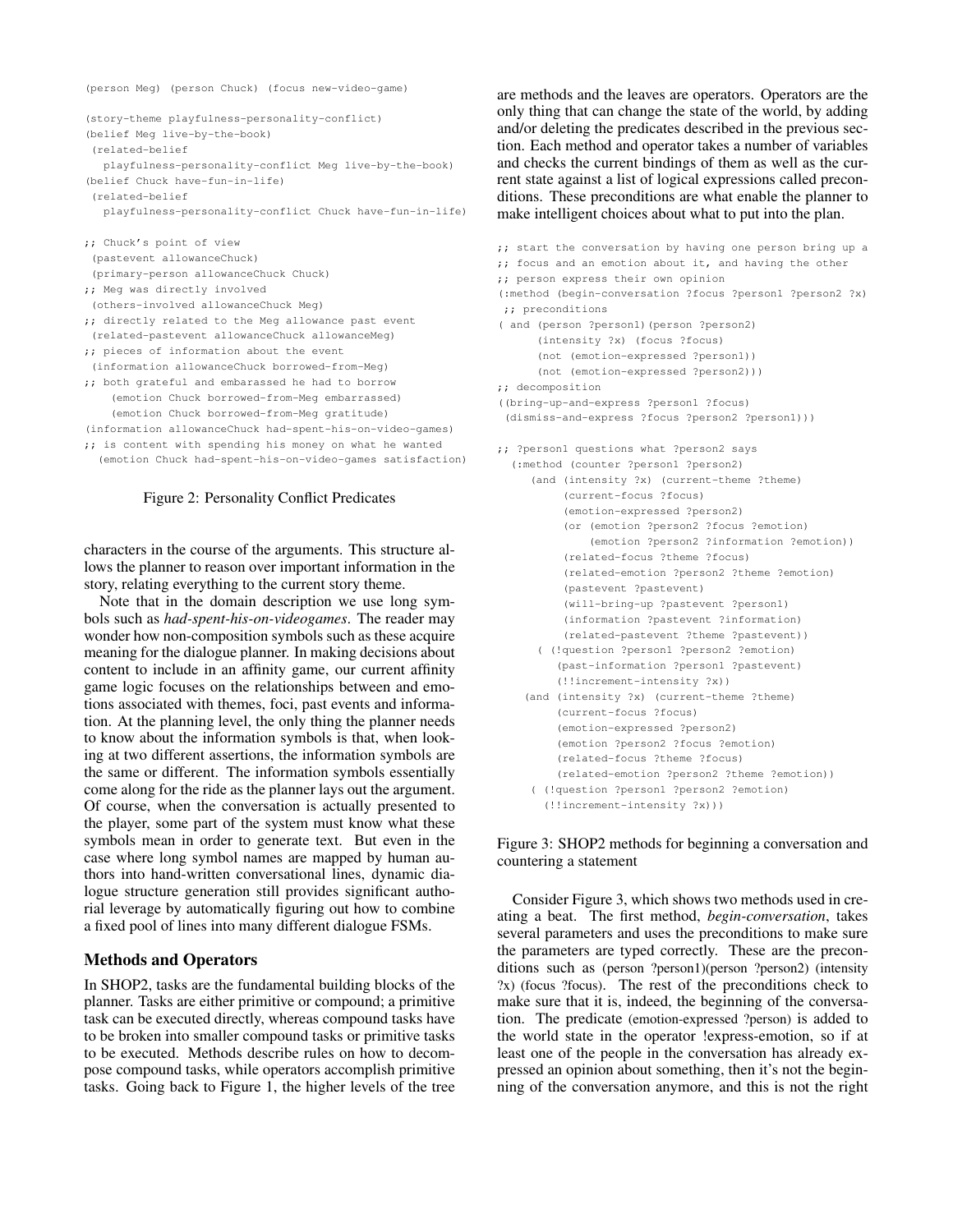method to be calling. The method begin-conversation decomposes into two smaller methods, bring-up-and-express and dismiss-and-express.

The method *counter*, also in Figure 3, has a more interesting decomposition. First, this is one of three different methods that decompose the task "counter". The other two decompose it into using past history or supporting the speaker's own opinion; this one decomposes it into questioning the previous speaker's opinion. Additionally, the preconditions do more interesting work than just variable binding. First, the planner checks to make sure that the previous speaker has expressed his/her feelings, since it's difficult to question someone's opinion if they have not voiced it yet. Next the planner checks to make sure that the emotion that was expressed was either about the focus of the conversation or some piece of information about a past event. This means the planner also needs to check to see if there is an appropriate past event to bring up information about. So it checks to see if there is a past event, that is both related to the current theme and that the speaker is willing to bring up, that has a piece of information that can be brought up. If there is, the planner uses the first decomposition, which both causes the speaker to question the other character's opinion, and bring up some past history. Otherwise, if there is no past event that can be brought up, the second decomposition is chosen, which has the speaker questioning the other character's opinion without bringing up any background.

Two of the three types of operators are represented in Figure 3, the internal operators (denoted by '!!') and external operators (denoted by '!'). Internal operators are for the use of the planner only, such as incrementing the intensity of the beat or setting the underlying story theme of the beat. The external operators become the part of the plan that will be interpreted into a finite state machine. The third type of operator (denoted by '!#'), is a type of operator we developed as annotations in the plan to help create a dialogue finite state machine upon interpreting the plan. In other words, these operators were used to signify conditional branches in the plan, such as planning for if the player agrees with one person versus agreeing with the other.

## Planning for Finite State Machines

Since the idea is to create an interactive experience with the player, the ideal output from the planner would be a finite state machine (FSM) that illustrated how to react to different player inputs. However, non-conditional planners (such as SHOP2) generate linear plans for specific situations. Thus, we developed a way to coerce SHOP2 into planning to react differently given different player inputs. It should be noted that Kuter and Nau adapted SHOP2 to work in nondeterministic domains (Kuter and Nau 2004). In ND-SHOP2, they modified the planner itself so that it finds policies as solutions rather than plans.

Leaving the planner as it is (producing a linear plan), we initially needed to do was figure out how to take a linear plan and make it non-linear and conditional. The first step was to figure out how to take a linear plan and read it as an FSM. We started by trying to create seperate plans for different outcomes, but quickly ran into the problem of how to tell

the FSM that the start node, for example, was the same in both plans.

To fix this, we created higher level tasks that basically constructed mini-plans within the overall beat plan, planfor-agree and plan-for-disagree. The methods to decompose these tasks are very similar, since the conversation itself for if the player agrees with one character is the same as if he/she disagreed with the other character. There are different ways to decompose each task, one of which is shown in Figure 4. This method first checks to make sure the player has made a choice, makes sure that there are two different characters, and figures out which character forced the player to make a decision as this is the character that the player sided with (since this is the agree branch).

| ;; plan for agree options                                  |  |
|------------------------------------------------------------|--|
| (:method (plan-for-agree ?person1 ?person2)                |  |
| (and (player-response) (person ?person1) (person ?person2) |  |
| (forced-choice ?person1)                                   |  |
| (different-people ?person1 ?person2))                      |  |
| ((!#agree-branch-start)                                    |  |
| (acknowledge-response ?person1 ?person2)                   |  |
| (!#agree-branch-end))                                      |  |
| (and (player-response) (person ?person1) (person ?person2) |  |
| (forced-choice ?person2)                                   |  |
| (different-people ?person1 ?person2))                      |  |
| ((!#agree-branch-start)                                    |  |
| (acknowledge-response ?person2 ?person1)                   |  |
| (!#agree-branch-end)) )                                    |  |

#### Figure 4: SHOP2 method for one possible agree branch

Rather than modifying the planner to handle conditionals, we defined a new kind of operator ('!#') that annotated where different branching options began and ended, as in Figure 4. The planner then creates a plan that contains both an option for the player to agree with the character who forced the choice as well as an option for the player to disagree. This allowed us to have complete finite state machines as an output from the planner that we could interpret at runtime, given the player's input. Each state in the FSM is a semantic specification of content to express in the dialogue.

# An Example Beat

Consider the situation where we, as the author, want to reveal information about a specific story theme. In the problem described above, we mentioned two story themes, the personality conflict and the family background. For this example, let us choose to reveal information about the personality conflict. To do this, we set the goal to "reveal-info" in the problem definition. The planner takes this goal and the initial state, and begins to create a plan.

First it identifies two characters to have this conversation, in our case this is Meg and Chuck, as they are currently the only two characters in the problem definition. Were the author to add more characters, the planner would pick two characters that were related to the story theme to be revealed. The planner then decomposes the goal into the task of making a conversation, which is in turn decomposed into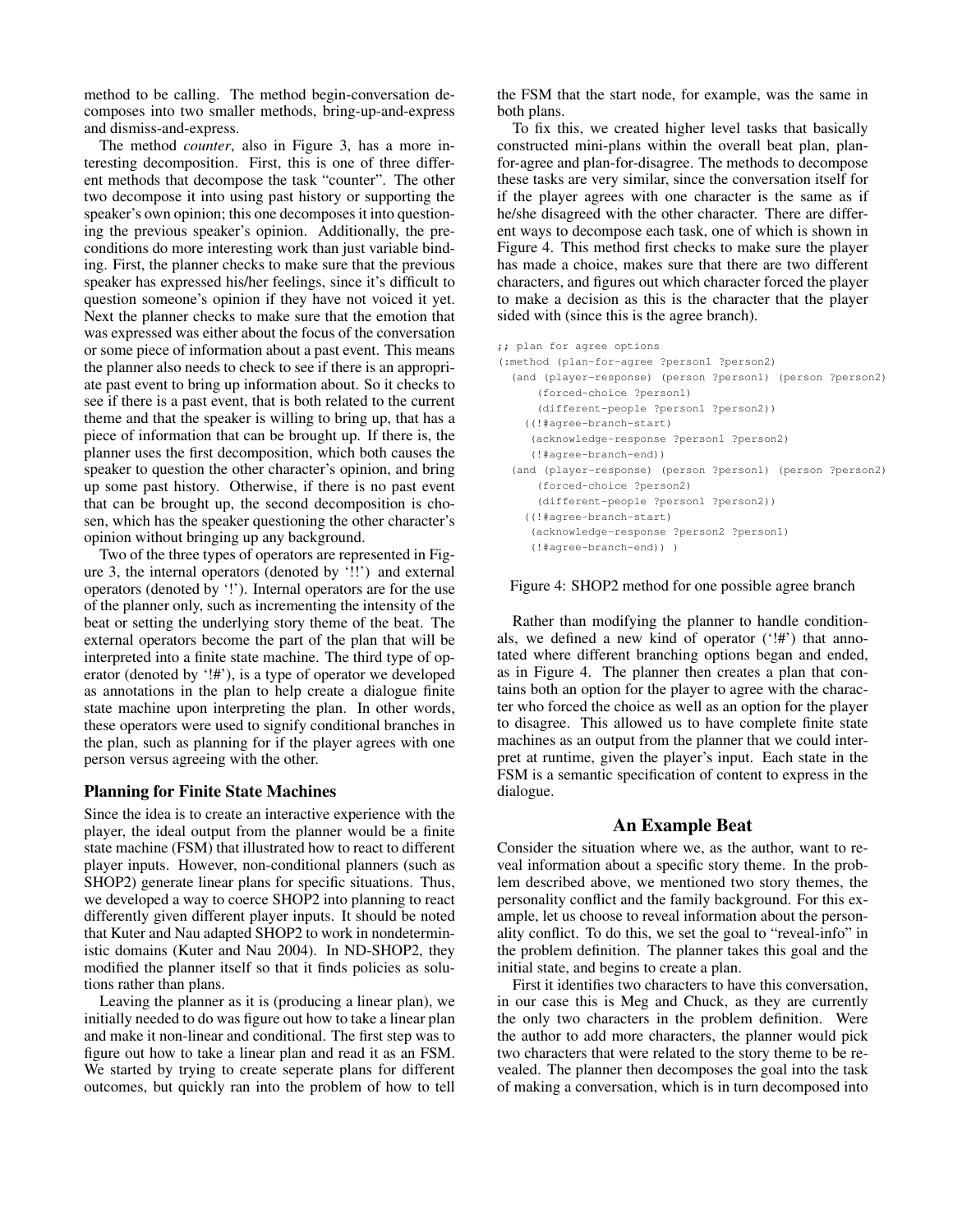three smaller tasks. The first task is an exchange between the two characters, the second task is planning for if the player agrees with one character, and the third task is planning for if the player agrees with the other character.

The exchange between the two characters starts by one of them bringing up some focus of conversation. This is one way in which minor variations in the dialogue can occur, as plans are created for both Meg starting the conversation and Chuck starting the conversation. For the sake of the example, let us say Meg starts the conversation by bringing up the new video game that Chuck wants to buy and then expresses her opinion on it (she thinks it's a bad idea). Chuck dismisses her opinion by telling her she doesn't understand, then expresses his own opinion (he is excited about it).

Several exchanges of dialogue occur between the two characters before the player is forced to choose sides; it is the author's choice how long to let the conversation continue. There are three different ways of continuing the conversation: the character whose turn it is to speak can support his/her own opinion; he/she can question the other character's opinion; or he/she can bring up information about an event that happened in the past, if it relates to the current story theme. This is one of the ways that more distinct variation in dialogue occurs, as there are multiple pieces of information that could be brought up.

Once the conversation has reached the point where one of the characters forces the player to make a choice, the annotation operators ('!#') come in useful. They indicate where the cases for if the player agrees or disagrees begin and end, as well as where the end of the beat is. After the player has made a choice, there are multiple ways to end the beat. The most simple is that the character with whom the player disagreed reveals his/her belief about the story theme. There can also be a small amount of dialogue where the character tries to convince the player that he/she is right. These different options again allow for variation in dialogue.

```
Chuck says: "I can't wait til that new game comes out"
Chuck says: "I'm so excited for that new video game"
Meg says: "That's so stupid"
Meg says: "I can't believe you're getting that new video game
Meg says: "Remember that class project?"
Meg says: "You played video games instead of putting in
the effort on our project"
Chuck says: "I don't understand why you're upset about it"
Meg says: "What do you think, player?
agree or disagree? agree
Chuck says: "Learn to have some fun in life, like me"
```
### Figure 5: Example Beat

At the moment, all of the possible variations described above are found by the planner, and output to a file. This file is then read by an interpreter, which non-deterministically picks a plan to execute. The interpreter steps through the plan, at the moment doing a simple template-based generation to create a conversation as in Figure 5. The point where the player types "agree" or "disagree" is where the interpreter uses the annotations to determine which path of the finite state machine to traverse.

# Related Work

Cavazza, Charles, and Mead also uses HTN planning in their interactive story-telling system (Cavazza, Charles, and Mead 2002). In their work, each character's behavior is represented by an HTN, so each character is planning to achieve an individual goal. The interesting interactions arise when the HTNs collide with one another, causing characters to interact, rather than purposefully planning that interaction. Mimesis (Young et al. 2004), another story-telling system using planning, combines a story-world plan that describes a sequence of actions for everything in the world and a discourse plan detailing cinematic effects into an integrated narrative plan. This interactive plan is then turned into a directed acyclic graph that indicates the temporal constraints in the plan. Mimesis plans at a much higher level, planning over the entire story rather than over characters as in Cavazza, Charles, and Mead's work, or over the story content in order to create dialogue as in the work presented in this paper.

At first glance, it might seem like a conditional planner would be a better choice, or better yet, an HTN conditional planner such as C-SHOP (Bouguerra and Karlsson 2004). The problem with using such a planner is that we are concerned with conditional branching that is dependent upon exogenous events, namely, the player interaction. While the current version of our planner does not include true natural language understanding, it is an area we wish to explore in the future. Therefore, we chose not to model player interaction with explicit predicates within the domain, but use the planner to allow for such events. Since most of the documented conditional planners plan over uncertain events within the planning domain, a straight conditional planner did not suit our needs. In addition, some conditional planners (Karlsson 2001) also aim to avoid the combinatorial effect of trying every possibility by pruning unpromising branches. However, our goal is to capture every possibility in a generated FSM.

## Evaluation and Discussion

We have presented a prototype that procedurally generates dialogue structures for affinity games. One way to assess the viability of this approach is to characterize the generativity; that is, for a given amount of authorial effort, how many dialogue FSMs can the system generate. In our current prototype world of Meg and Chuck, there are 120 assertions (ground terms) in the content pool. Of these, 54 map directly to a dialogue output. The rest are used to make connections between assertions, enabling the planner to generate 2176 unique dialogue FSMs. In sampling the dialogue FSMs, we have found that they all make sense, and provide different slices through the content pool. Many of these variations are not "trivial" in the sense that they actually change the information being offered, though some of the FSMs represent trivial variations such as responding with a question instead of responding with information about a past event. This is a significant authorial leverage. Were the author to add a new focus, it would create twice as many FSMs as there currently are, assuming the focus was applicable to both themes. Were